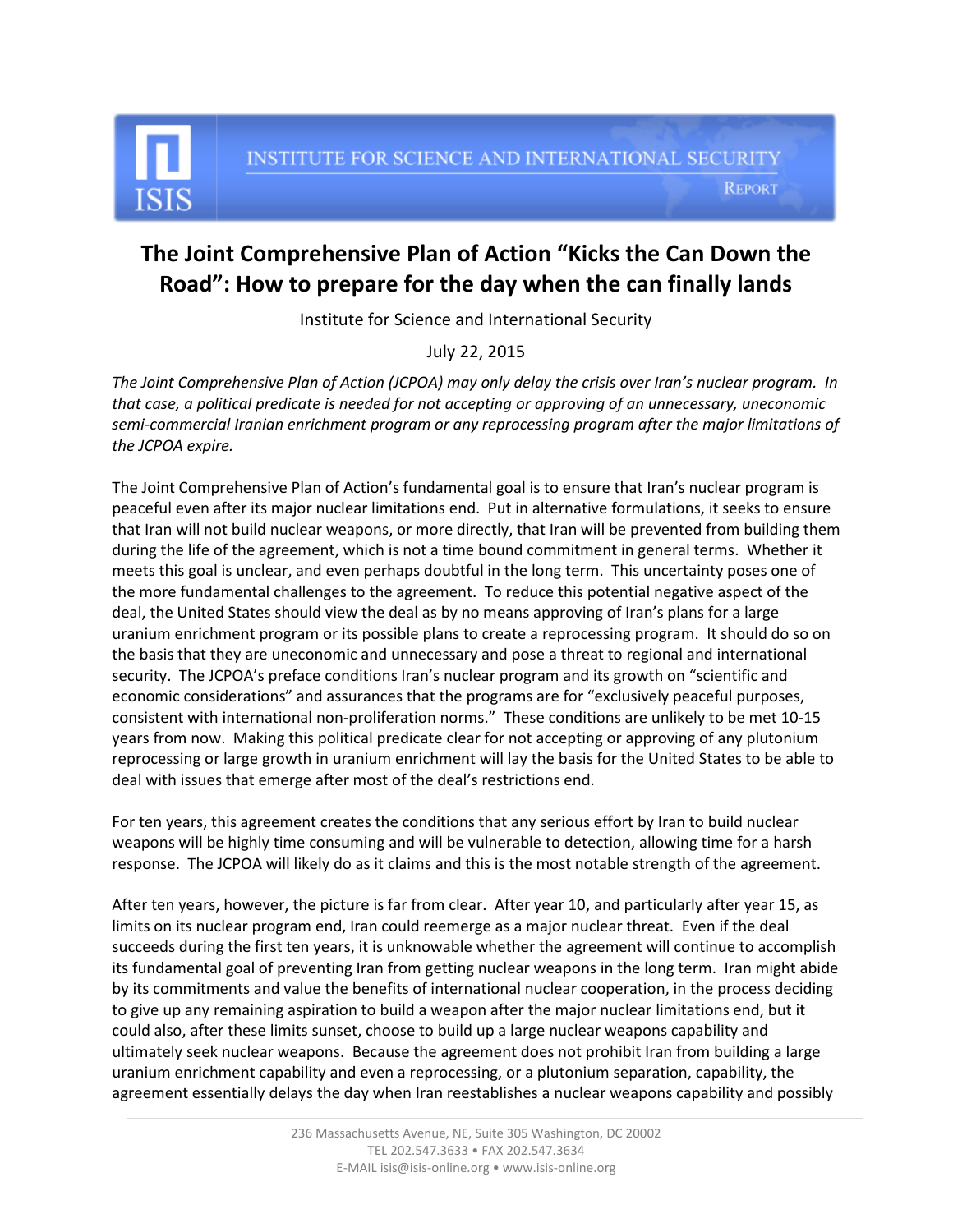builds nuclear weapons, i.e. the agreement essentially "kicks the can down the road." Prudent planning requires careful efforts now to prepare for the day when the can lands.

Iran's intentions, as expressed during the negotiations, are that it will deploy a large gas centrifuge program after year 13. But there is nothing in the agreement requiring the parties to accept, or endorse, Iran putting together dangerous, unnecessary and uneconomic uranium enrichment and plutonium separation programs. (There is also of course not text forbidding it, thus the requirement for the parties to make this clear).

During the negotiations, according to discussions with negotiators, Iran laid out its plans for expanding its nuclear programs, in particular its gas centrifuge program. Iran's priority program was its centrifuge program, and it stated its intention to deploy advanced centrifuges, such as the IR-2m, IR-4, IR-6, and/or IR-8 centrifuges, after year 10 of the agreement and in particular greatly ramp up their deployment after year 13.

Formally, in the JCPOA, Iran has agreed to "abide by its voluntary commitments as expressed in its own long term enrichment and enrichment R&D plan to be submitted as part of the initial declaration described in Article 2 of the Additional Protocol." Although Iran's nuclear plan and apparently the associated annex to the JCPOA are secret, Iran's commitments are known to include limits on the rampup in enrichment capacity from year 10 through year 13. At year 13, the breakout timeline will be about six months, which will constrain the number of IR-2m, IR-4, IR-6, and IR-8 centrifuges Iran can deploy at the Natanz plant. After year 13, the breakout timelines are expected to reduce, as Iran deploys centrifuges at an expanded rate. After year 15, this rate could increase significantly. This planned rampup after year 13 combined with the removal of limitations on enrichment level after year 15 means that Iran's breakout timelines could shrink to just days.

The breakout timeline for the centrifuge program is expected to transform from one year at year ten to about six months at year 13 and then it could shrink to days after year 15, in particular if Iran resumes production of near 20 percent LEU. At that point, Iran could have in place a nuclear infrastructure that could produce significant quantities of weapon-grade uranium rapidly and turn that material into nuclear weapons in a matter of months. Within a few short years, Iran could emerge with a nuclear arsenal of many nuclear weapons. Clearly, this outcome poses significant security concerns.

Some intrusive verification measures, such as the Additional Protocol, will remain in place after year 15 of the deal, but they are not sufficient to stop Iran from obtaining nuclear weapons. Likely, Iran moving to break out to make nuclear weapons would be detected. However, even with intrusive verification, the production of the first one or two significant quantities of weapon-grade uranium could well be missed by inspectors until after the fact, since breakout could happen so quickly at that point and Iran could take a few simple steps to delay the inspectors from becoming aware of the breakout. Moreover, small, secret enrichment plants using highly advanced centrifuges could escape detection for months. So, even with the planned verification arrangements, Iran could cheat successfully, at least for a while. And that period would be enough to allow Iran to create facts on the ground that would make a response, even a military one, highly risky and thus doubtful. Moreover, Iran could also withdraw from the Nuclear Non-Proliferation Treaty (NPT) and move to obtain nuclear weapons. Stopping Iran could be difficult, as it proved difficult to stop North Korea in the early 2000s from withdrawing from the NPT and building nuclear weapons. For these reasons, relying on verification alone is not adequate or prudent.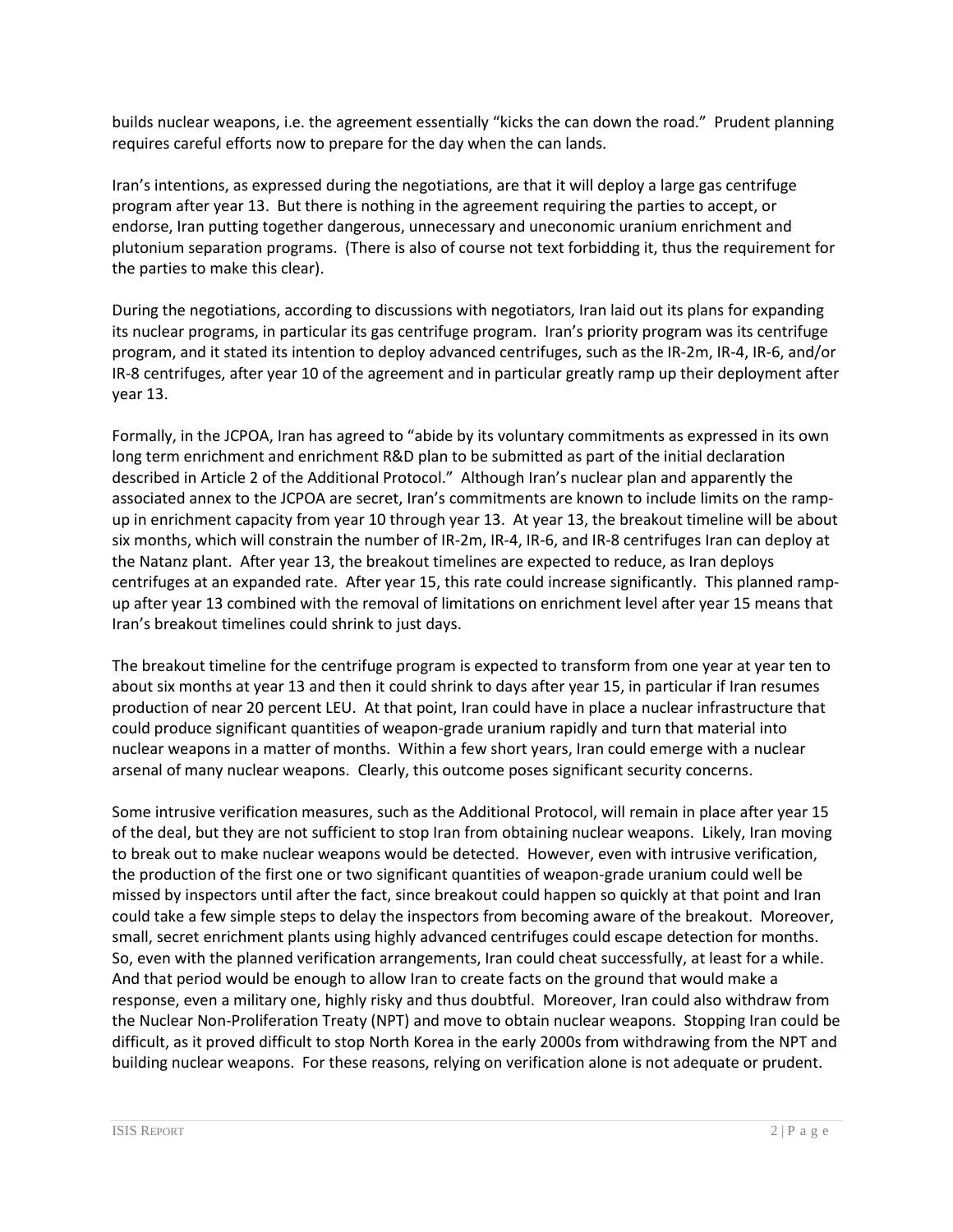It should also be recognized that the JCPOA is not a typical non-proliferation agreement, if such a thing truly exists. Nonetheless, for all the criticisms of the US/North Korean Agreed Framework, if it had been fully implemented, it never would have allowed North Korea to reestablish its large plutonium production and separation capabilities of the early 1990s. It would have in fact permanently ended those dangerous capabilities in exchange for light water power reactors, such as the one at Bushehr, and a commitment not to separate plutonium. The Agreed Framework was structured to permanently end the threat posed by North Korea's breakout capability implicit in its plutonium production and separation programs, not just temporarily delay these programs from reaching full maturity. Thus, the shortcomings, leading potentially to undesirable outcomes, of parts of the JCPOA should be acknowledged and ways sought to remedy them.

Since the agreement is unlikely to ensure that Iran's nuclear program remains peaceful after its first fifteen years, the United States needs to take steps today to increase the chance that it can respond successfully to stop Iran moving to build nuclear weapons after the major nuclear limitations end. This policy may help deter Iran from trying later. One part of that effort is the United States and its P5+1 partners not accepting or approving of Iran's nuclear plans after year 10. The negotiations showed that Iran does not need an enrichment program; Iran accepted an arrangement that would require it to enrich uranium and then blend it down to natural uranium, demonstrating vividly that it does not need to produce enriched uranium. In reality, Iran could demonstrate no practical need for producing enriched uranium. Ten to fifteen years from now, Iran will still have no reason to produce enriched uranium for civil purposes. The deal facilitates Iran establishing contracts with overseas reactor suppliers, who will also be providing enriched uranium. Its nuclear program will be even more integrated into the international civil nuclear system, and it will be able to readily acquire enriched uranium for civil purposes. So, the United States and its allies should make clear that they do not accept or approve that Iran needs an enrichment program, particularly one that could grow many-fold as the limits in the agreement end. It should state that an Iranian semi-commercial enrichment program (or any reprocessing program) will be neither economic nor necessary and unlikely to be consistent with international non-proliferation norms.

Iran may protest such a statement. It may even cite the following provision in the agreement: "Successful implementation of this JCPOA will enable Iran to fully enjoy its right to nuclear energy for peaceful purposes under the relevant articles of the nuclear Non-Proliferation Treaty (NPT) in line with its obligations therein, and the Iranian nuclear programme will be treated in the same manner as that of any other non-nuclear-weapon state party to the NPT." But the NPT does not give Iran the right to enrich uranium or separate plutonium. At least the former position has been made by U.S. officials, including Secretary of State John Kerry, who said, "There is no inherent right to enrich." 1 Moreover, the United States has frequently insisted that non-nuclear-weapon states refrain from dangerous nuclear programs when they live in regions of tension and pose a proliferation risk. Overall, the JCPOA does not contain unconditional provisions requiring the acceptance or approval of Iran scaling up its gas centrifuge program or instituting a reprocessing program. Neither does the agreement contain any language where the United States has approved of Iran developing enrichment and reprocessing programs. In fact, the United States should oppose giving such an approval, even as it argues for the deal.

 $\overline{\phantom{a}}$ 

<sup>1</sup> Aaron Blake, "Kerry on Iran: 'We do not recognize a right to enrich,'" *Washington Post*, November 24, 2013. [http://www.washingtonpost.com/blogs/post-politics/wp/2013/11/24/kerry-on-iran-we-do-not-recognize-a-right](http://www.washingtonpost.com/blogs/post-politics/wp/2013/11/24/kerry-on-iran-we-do-not-recognize-a-right-to-erich/)[to-erich/](http://www.washingtonpost.com/blogs/post-politics/wp/2013/11/24/kerry-on-iran-we-do-not-recognize-a-right-to-erich/)